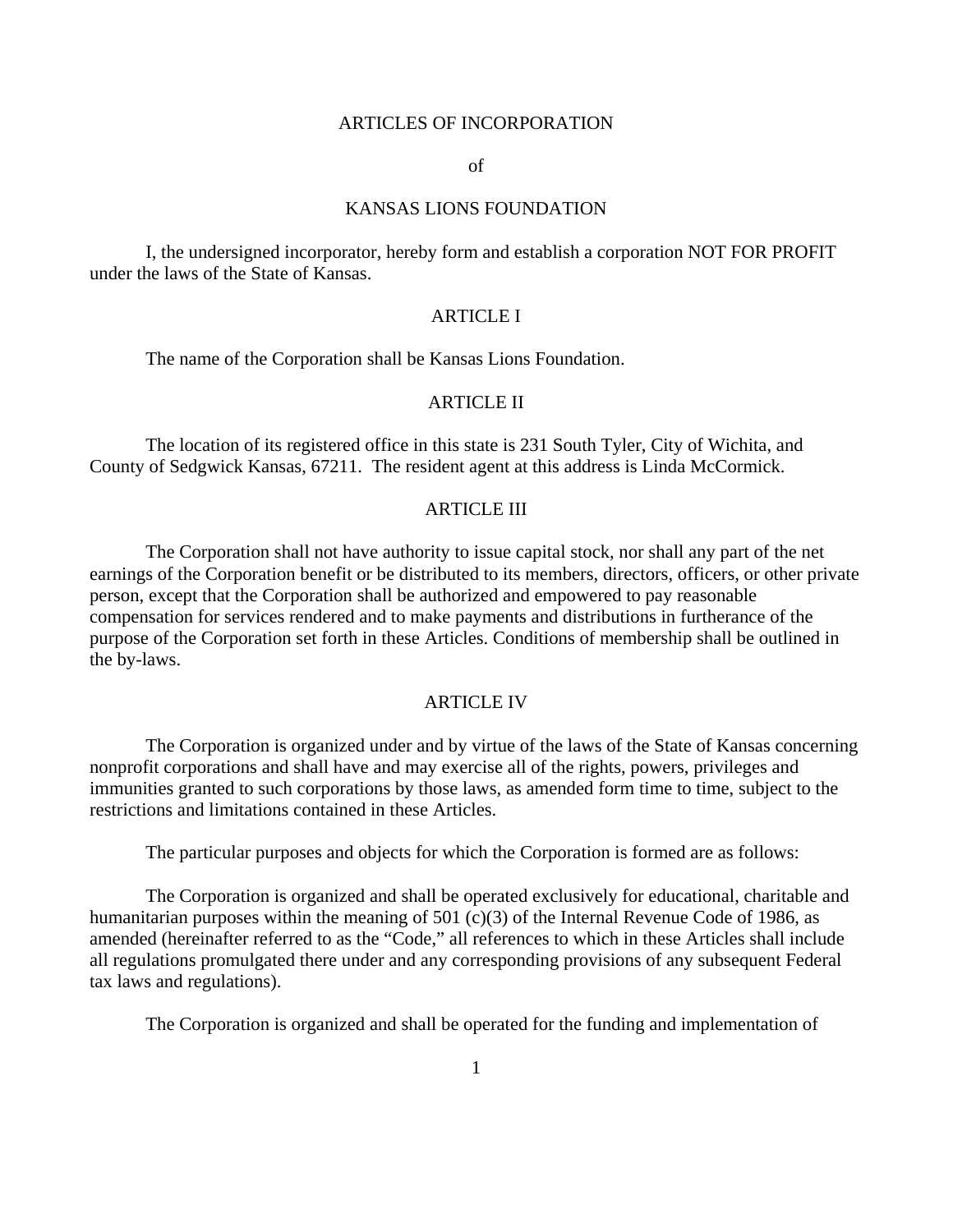educational, charitable and humanitarian purposes within the meaning of 501 (c)(3) of the IRS Code. The Corporation will also receive contributions to be distributed to other 501 (c)(3) organizations as well as other qualified persons, organizations and Lions Clubs as long as these distributions do not jeopardize the tax exempt status of the Corporation and that qualify as exempt organizations under section 501 (c)(3) of the Internal Revenue Code or any future tax code. Specifically, the corporation will provide services to individuals of the general public, regardless of race, color or ethnic origin. Such services may include the following:

- 1. Facilitate and manage Kansas Lions Youth Projects including but not limited to; Leos, Lions Quest, Peace Poster, Youth Outreach, Youth Exchange and Camps. This would include fundraising, from Lions and non-Lions, as well as distribution of said funds.
- 2. Administering disaster relief grants provided by LCIF; and
- 3. Energize communities throughout the state to act on behalf of youth by providing motivational and inspirational speakers to excite the participant about the initiative at hand and issuing challenges for personal and group commitments for specific actions and proposals, and by including break out sessions to create action plans in each community.

The foregoing enumeration of purposes and objectives shall not limit or restrict in any manner the pursuit of other purposes and objectives, or the exercise of other and further rights and powers that may now or hereafter be permitted or provided by law.

The foregoing purposes and powers of the Corporation shall be subject to the following limitations:

- A. No loans shall be made by the Corporation to any director or officer of the Corporation. Any director or officer who assents to or participates in the making of any such loan shall be liable to the Corporation for the amount of such loan until it is repaid.
- B. No part of the net earnings of the Corporation shall be distributed to, or inure to the benefit of, any director, officer, agent or employee of the Corporation, or to any private individual, except to further the exempt purposes of the Corporation as described above and except that reasonable compensation may be paid for services duly rendered, and reimbursement may be made for expenses duly incurred, to or for the Corporation affecting one or more of its authorized purposes.
- C. No substantial part of the activities of the Corporation shall consist of carrying on propaganda or otherwise attempting to influence legislation, provided that the Corporation shall be permitted to make the election described in Section 501 (h) of the Code, and, if it so elects, to make lobbying and grass roots expenditures that do not normally exceed the ceiling amounts prescribed by Section 501 (h)(2) of the Code.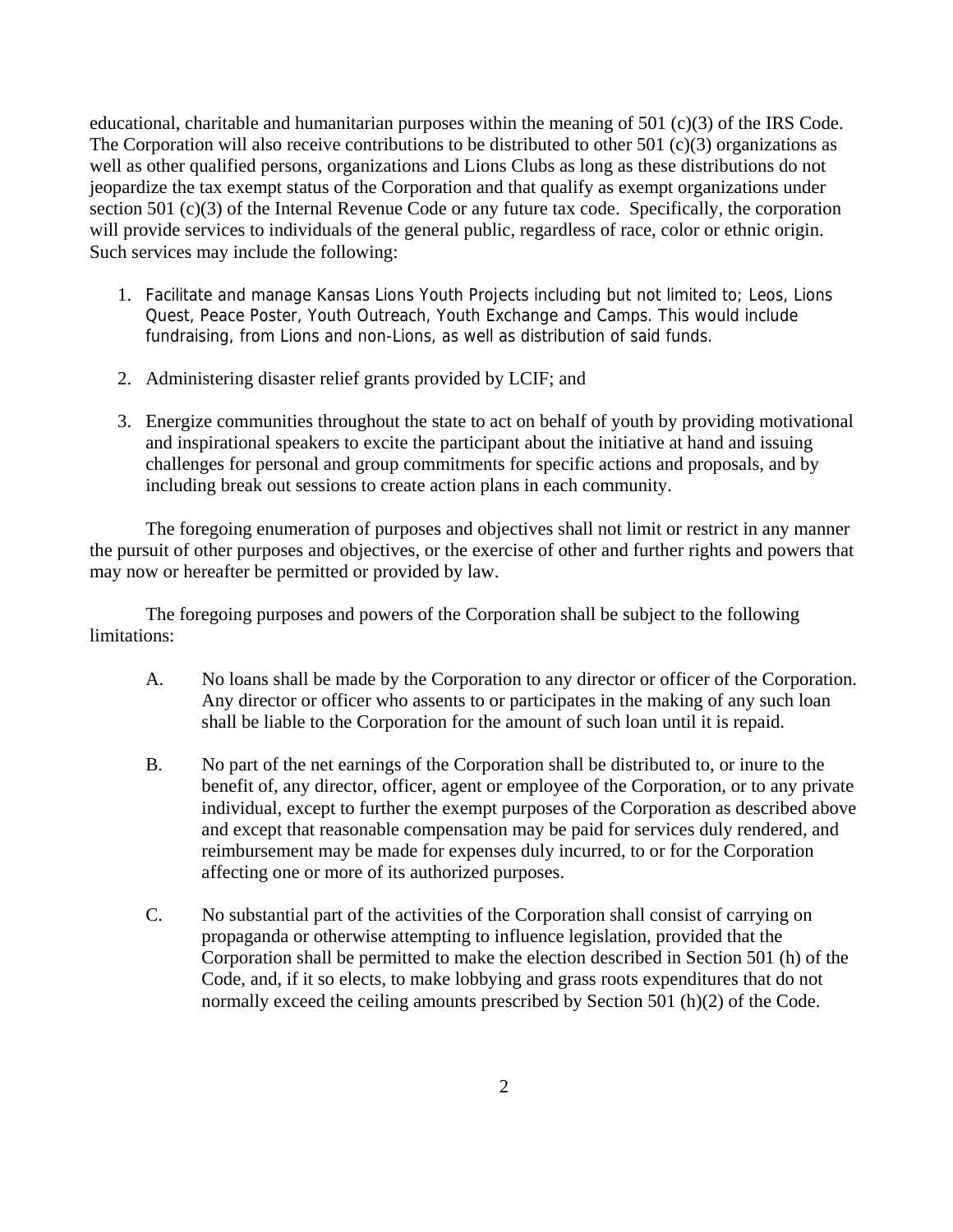- D. The Corporation shall at all times be operated in such a manner as will assure its qualification as: (i) an organization which is exempt from taxation pursuant to Section 501 (c)(3) of the Code; (ii) an organization which is not a private foundation, in accordance with Section 509 (a)(1), (a)(2) or (a)(3) of the Code; and (iii) an organization, contributions to which are deductible under Section 170 (c)(2) of the Code.
- E. Upon the dissolution of the Corporation or the termination of its affairs, the board of directors shall, after paying or making provision for the payment of all of the Corporation's debts, distribute the remaining assets of the Corporation to such other organizations having similar purposes which at that time qualify as exempt organizations under Section  $501(c)(3)$  of the Code, as the board of directors shall determine. Any such asset not disposed of shall be turned over to the appropriate court for the City of Wichita, County of Sedgwick, State of Kansas, for distribution to such organizations having similar purposes which at that time qualify as exempt organizations under Section 501 (c)(3) of the Code as said court shall determine.
- F. Notwithstanding any other provision of these articles, the Corporation shall not carry on any other activities not permitted to be carried on (a) by an organization exempt from federal income tax under section 501 (c)(3) of the Internal Revenue Code or the corresponding provision of any future federal tax code, or (b) by a corporation, contributions to which are deductible under section  $170(c)(2)$  of the Internal Revenue Code or the corresponding provision of any future federal tax code.

## ARTICLE V

- A. The property, affairs and business of the Corporation shall be managed and conducted by a board of directors. The board of directors shall have and exercise all of the powers of the Corporation and shall make, subject to any limitations contained in these Articles of Incorporation or the bylaws, all bylaws, rules and regulations for the governing of the Corporation, the management of its affairs and the election of its officers; and, the board of directors may repeal, alter or amend, subject to any limitations contained in these Articles of Incorporation of the Bylaws, such Bylaws, rules and regulations as the board of directors deems proper for the management of the affairs of the Corporation.
- B. The initial board of directors shall consist of:

Hans Neidhardt Robert D. Stith Edward Ummel

7400 Ayr Road 2867 Columbine 210 Porter

Potwin, KS 67123 Wichita, KS 67204 Garfield, KS 67529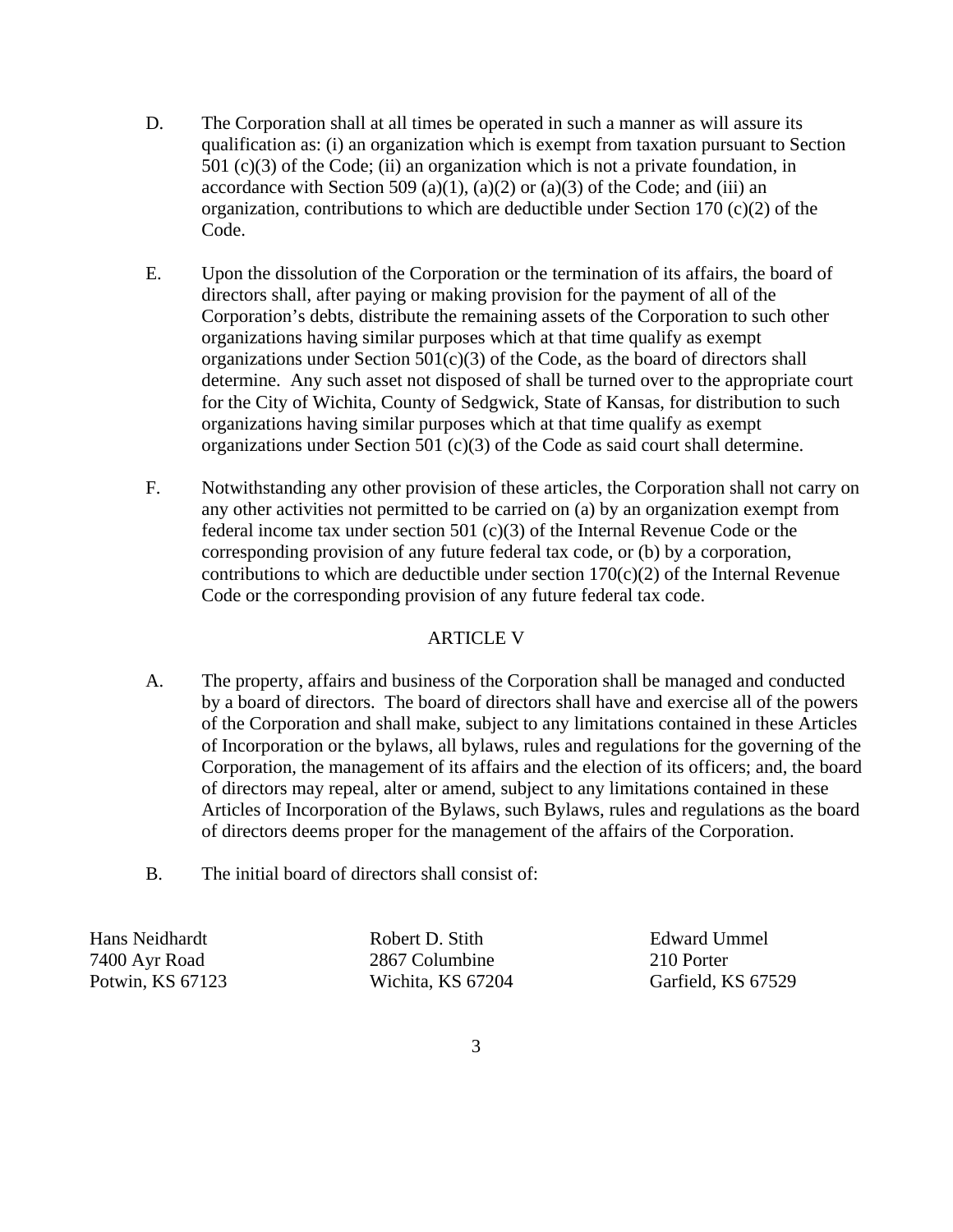| <b>Milton Lampe</b>   | Elfrieda Funk           | Dennis Cooley         |
|-----------------------|-------------------------|-----------------------|
| 250 Birch Street      | 101 S. Cedar            | 6920 S. Whitmore Road |
| St. Francis, KS 67756 | Hillsboro, KS 67063     | Gypsum, KS 67448      |
| Louis Johnson         | Verle Bostick           |                       |
| $1808\ 19th$ Street   | 29675 Spring Valley Rd. |                       |
| Belleville, KS 66935  | Louisburg, KS 66083     |                       |

 Each director shall serve for the terms prescribed in the bylaws of the Corporation and until their successors are elected and qualified, unless they resign or are removed in accordance with the bylaws.

- C. The number of directors may be changed as provided in the bylaws of the Corporation, but no decrease in number shall have the effect of shortening the term of any incumbent director.
- D. The directors of the Corporation shall be elected or appointed in the manner provided in the Corporation's Bylaws.

### ARTICLE VI

- A. A director of the Corporation shall not be personally liable for monetary damages for breach of fiduciary duty as director, except as to liability otherwise existing for (a) any breach of the director's duty of loyalty to the Corporation, (b) acts or commissions not in good faith or which involve intentional misconduct or a knowing violation of law, (c) the amount of any loan made to a director or officer of the Corporation if the director assents to or participates in the making of such loan, until the repayment thereof, or (d) any transaction from which the director derived an improper personal benefit.
- B. Any repeal or modification of the foregoing paragraph shall not adversely affect any right or protection of a director of the Corporation existing immediately prior to the time of such repeal or modification.

### ARTICLE VII

 The name of the initial registered agent of the Corporation is Linda McCormick. The address of the initial registered office of the Corporation is 231 South Tyler, City of Wichita, County of Sedgwick Kansas, 67211.

### ARTICLE VIII

The name and address of the incorporator is Steven Lewis,  $409$  West  $5<sup>th</sup>$ , Larned, Kansas,